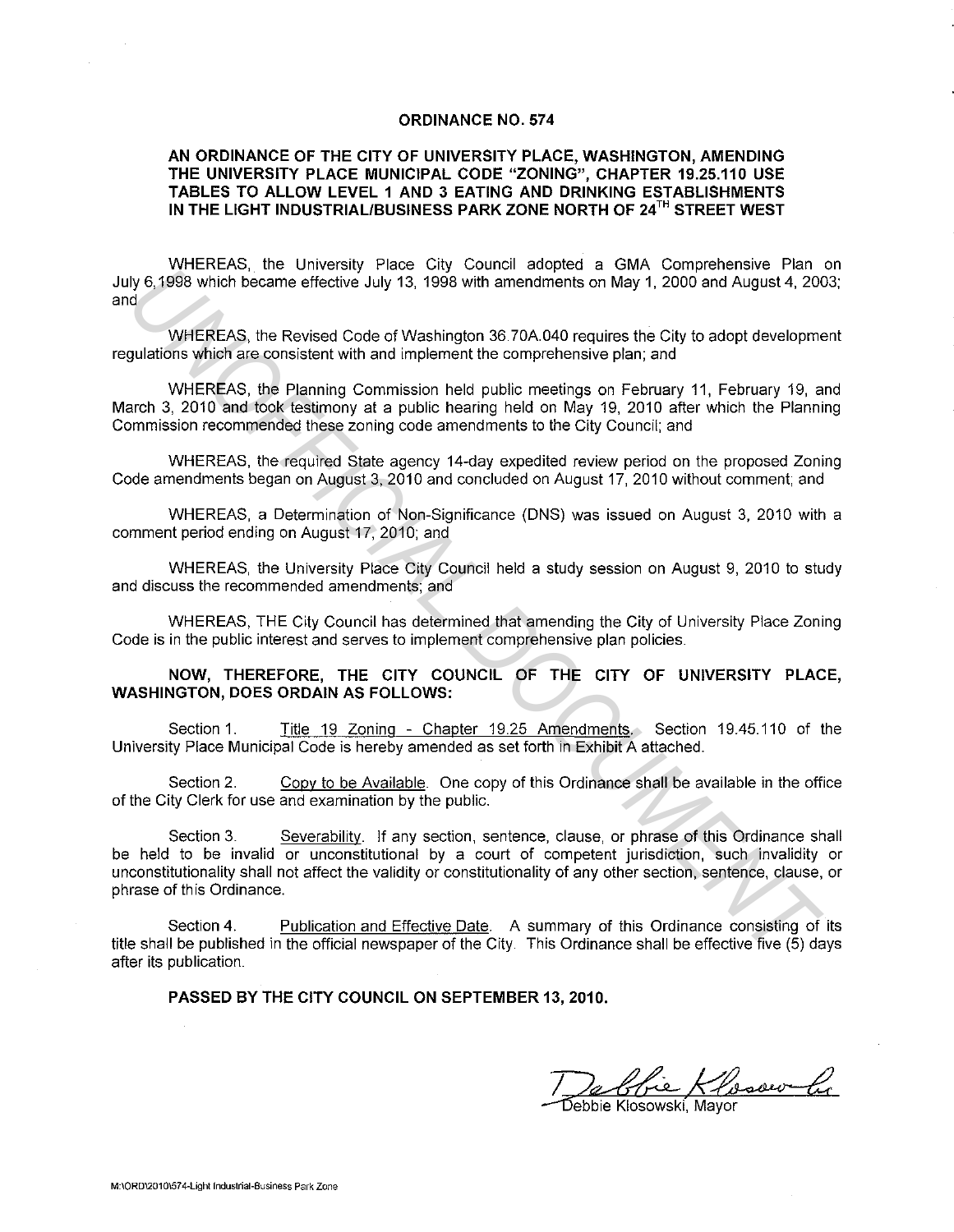**ATTEST:** 

Emelita Gevetia, City Clerk

APPROVED AS TO FORM:

Every of the Nummer<br>
University of Nummer<br>
University<br>
University<br>
University<br>
University

09/17/10 09/22/10